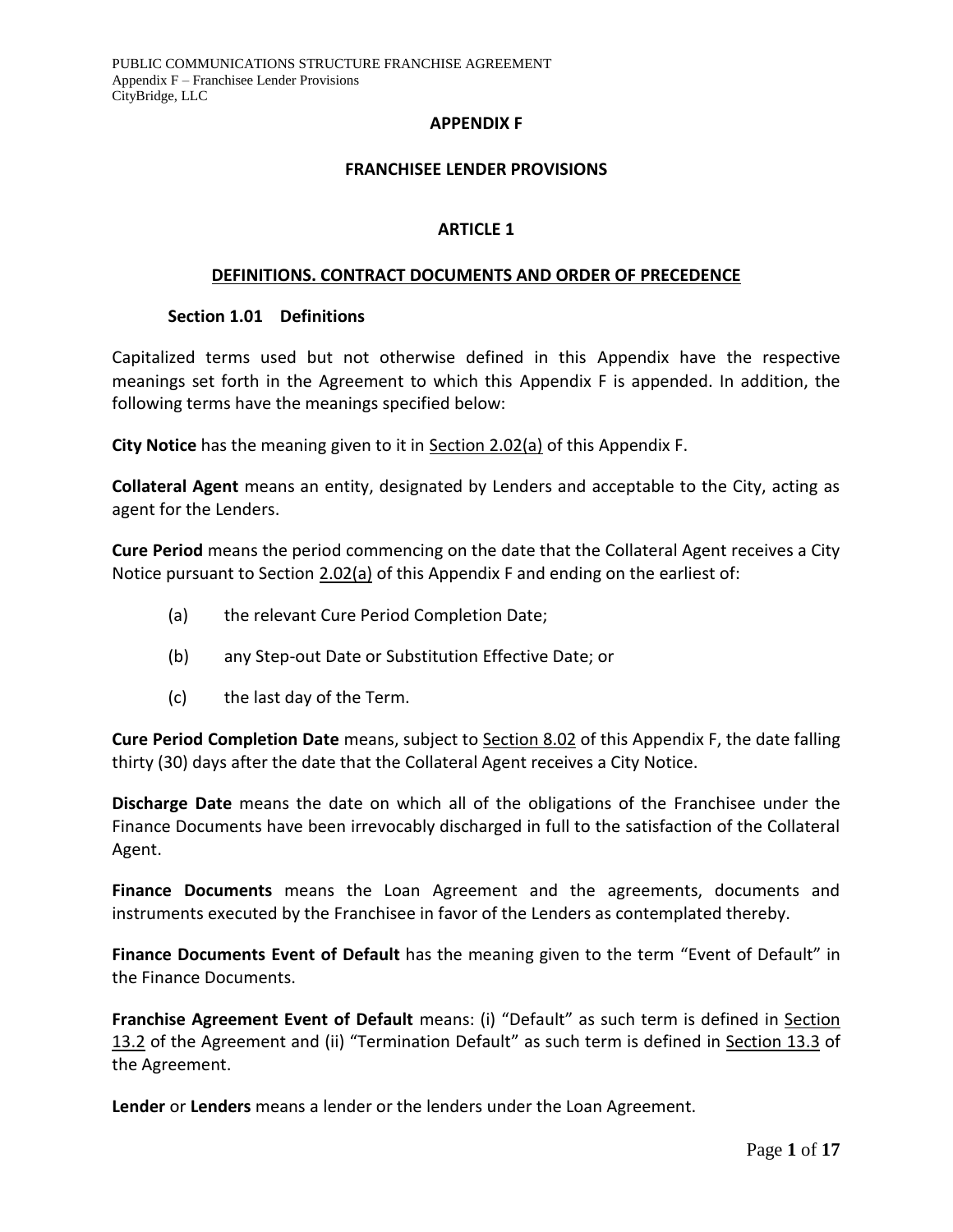**Loan Agreement** means the loan agreement the proceeds of which will be used by the Franchisee to perform its obligations under the Agreement.

**Property** means any right or interest in or to property of any kind whatsoever, whether real, personal or mixed and whether tangible or intangible.

**Qualified Substitute Franchisee** means a Person who:

- (a) has the legal capacity, power and authority to become a party to, and perform the obligations of the Franchisee under this Agreement, as determined by the City;
- (b) has the resources available to it (including committed financial resources) to perform the obligations of the Franchisee under this Agreement, as determined by the City;
- (c) employs or subcontracts with Persons having the appropriate qualifications, experience and technical competence available to it that are sufficient to enable it to perform the obligations of the Franchisee under this Agreement, as determined by the City;
- (d) has successfully completed an up-to-date City Vendex review process, and
- (e) is not a Prohibited Person.

**Shareholders** means the persons and entities listed on Appendix D to the Agreement.

**Step-in Date** has the meaning given to it in Section 4.01(c) of this Appendix F.

**Step-in Entity** has the meaning given to it in Section 4.01(b) of this Appendix F.

**Step-in Entity Accession Agreement** means the agreement to be entered into by a Step-in Entity pursuant to Section 4.01(c) of this Appendix F.

**Step-in Notice** has the meaning given to it in Section 4.01 (a) of this Appendix F.

**Step-in Period** in relation to a Step-in Entity means the period from and including the Step-in Date until the earliest of:

- (a) the last day of the Cure Period;
- (b) the Substitution Effective Date;
- (c) the Step-out Date; and
- (d) the last day of the Term.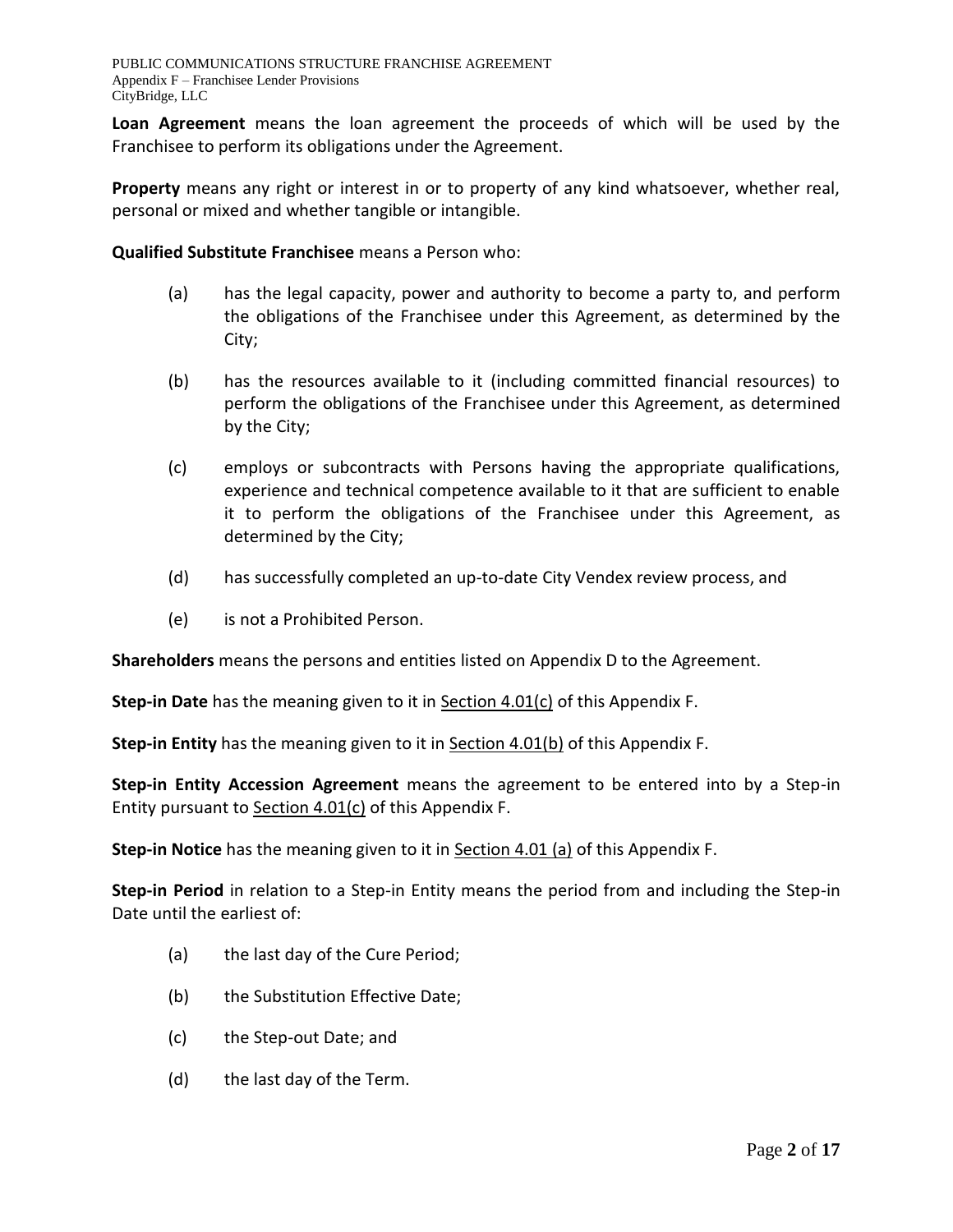**Step-out Date** in relation to a Step-in Entity means the date upon which any Step-out Notice is served by such Step-in Entity pursuant to Section 4.03 of this Appendix F.

**Step-out Notice** has the meaning given to it in Section 4.03(a) of this Appendix F.

**Substitute** has the meaning given to it in Section 5.01 of this Appendix F.

**Substitute Accession Agreement** means the agreement to be entered into by a Substitute pursuant to Section 6.01 of this Appendix F.

**Substitution Effective Date** has the meaning given to it in Section 6.01 of this Appendix F.

**Substitution Notice** has the meaning given to it in Section 5.01 of this Appendix F.

## **Section 1.02 Order of Precedence**

In the event of any conflict, ambiguity or inconsistency between the provisions of the Agreement and the provisions of this Appendix F, the provisions of this Appendix F shall prevail.

#### **Section 1.03 No Effect on Agreement**

Nothing in this Agreement amends or modifies any of the Franchisee's obligations to the City under the Agreement.

## **ARTICLE 2**

## **CONSENT TO SECURITY AND NOTICES**

#### **Section 2.01 Consent to Security**

Notwithstanding anything to the contrary in the Agreement:

(a) the City acknowledges notice and receipt of and consents to:

(i) the assignment by the Franchisee to the Collateral Agent of all of the Franchisee's interests in the Agreement pursuant to the Finance Documents; and

(ii) the grant by each of the Shareholders to the Collateral Agent of a security interest in their respective equity interests in the Franchisee, in each case pursuant to the Finance Documents;

(b) none of the security interests referred to in  $Section 2.01(a)$  of this Appendix F:

(i) constitute (or with the giving of notice or lapse of time, or both, could constitute) either a breach of the Agreement or a default on the part of the Franchisee under the Agreement; or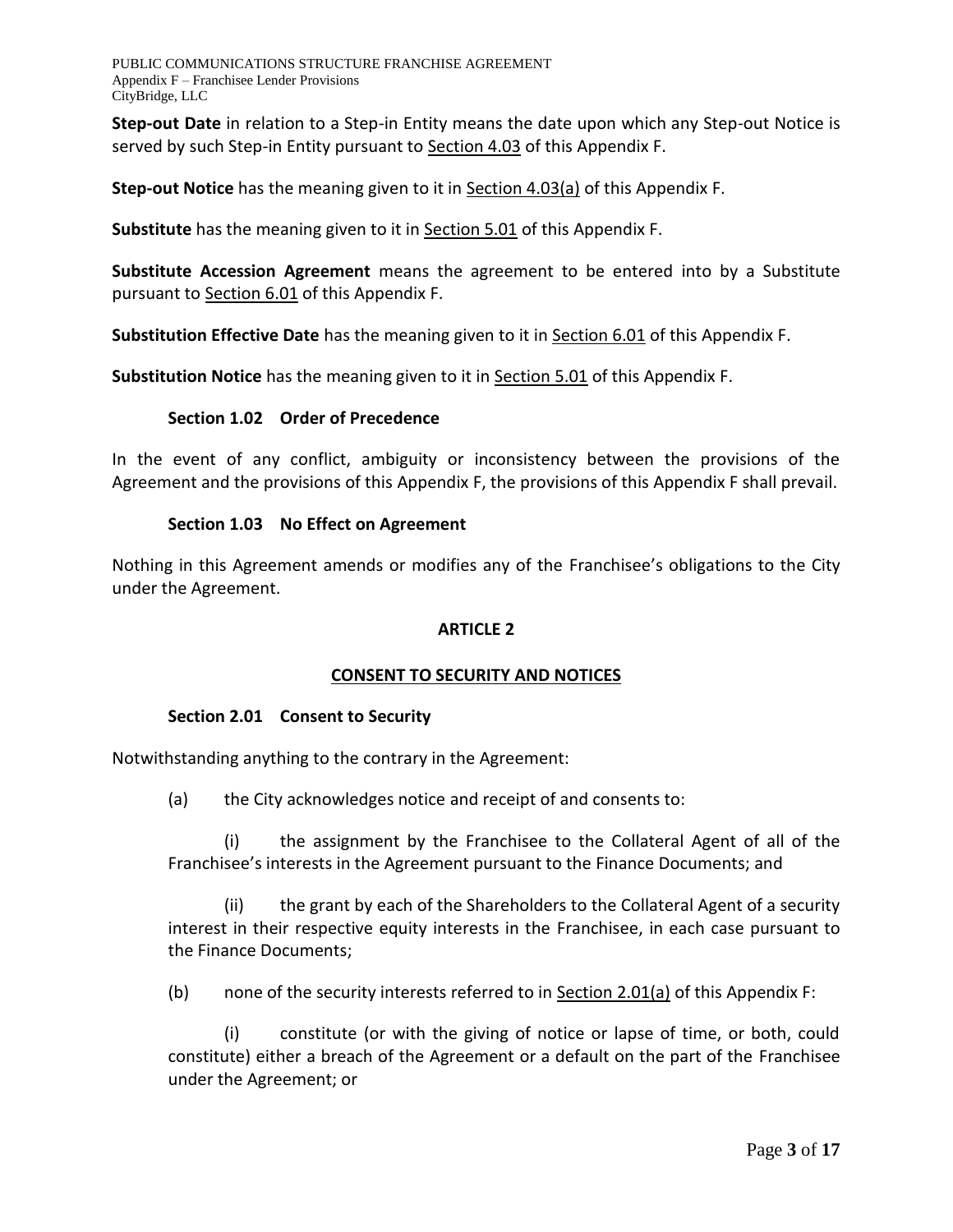(ii) require any consent of the City that is either additional or supplemental to those granted pursuant to this Section 2.01 of this Appendix F;

(c) for so long as any amount under the Finance Documents is outstanding, the City shall not, without the prior written consent of the Collateral Agent, consent to any assignment, transfer, pledge or hypothecation of the Agreement or any interest therein by the Franchisee, other than as specified in this Appendix F.

# **Section 2.02 Notice Requirements**

(a) The City shall give the Collateral Agent written notice (a "City Notice") within five days after becoming aware of the occurrence of any event or occurrence that, with the passage of time or the giving of notice or both, could constitute a Franchise Agreement Event of Default giving rise to the City's right to terminate or give notice terminating the Agreement, and shall specify in the City Notice:

(i) the unperformed obligations of the Franchisee under the Agreement of which the City is aware (having made reasonable inquiry) and grounds for termination of the Agreement in sufficient detail to enable the Collateral Agent to assess the scope and amount of any liability of the Franchisee resulting therefrom;

(ii) all amounts due and payable by the Franchisee to the City under the Agreement, if any, on or before the date of the City Notice and which remain unpaid at such date and, by cross-reference to the applicable provision(s) of the Agreement, the nature of the Franchisee's obligation to pay such amounts; and

(iii) the amount of any payments that the City reasonably foresees will become due from the Franchisee during the applicable Cure Period.

(b) The City shall update any City Notice issued pursuant to Section 2.02(a) of this Appendix F as and when it becomes aware of any event or occurrence that, with the passage of time or the giving of notice or both, could constitute a Franchise Agreement Event of Default giving rise to the City's right to terminate or give notice terminating this Agreement that were not specified in the relevant City Notice.

# **ARTICLE 3**

# **RIGHTS AND OBLIGATIONS DURING THE CURE PERIOD**

# **Section 3.01 No Termination during the Cure Period**

At any time during a Cure Period, the City shall not, subject to the terms of this Agreement:

(a) terminate or give notice terminating the Agreement for a Franchise Agreement Event of Default or exercise any rights under Section 13.2.3 or Section 13.3.4 of the Agreement; or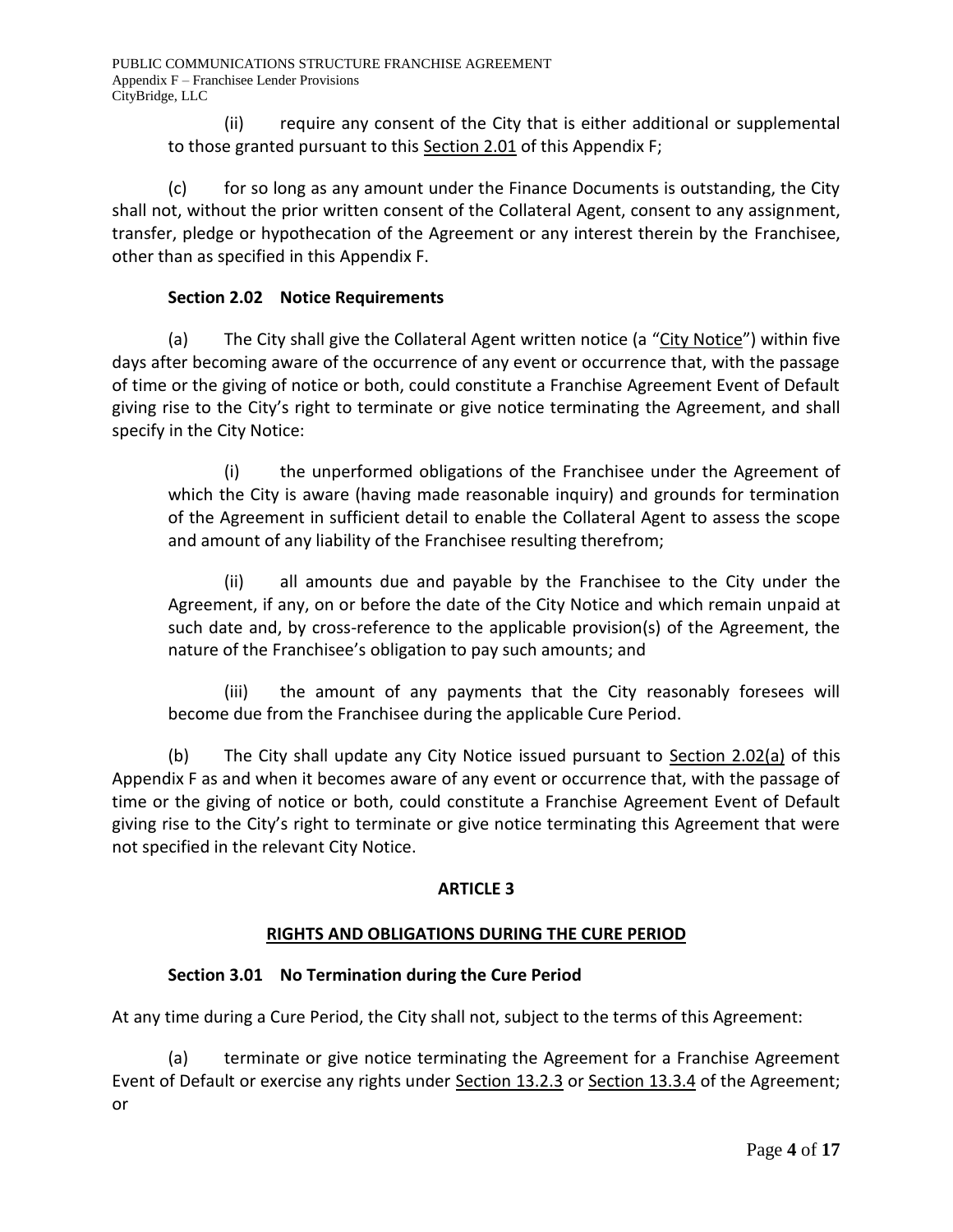(b) take or support any action for the liquidation, bankruptcy, administration, receivership, reorganization, dissolution or winding up of the Franchisee or for the composition or readjustment of the Franchisee's debts, or any similar insolvency procedure in relation to the Franchisee, or for the appointment of a receiver, trustee, custodian, sequestrator, conservator, liquidator, administrator or similar official for the Franchisee or for any part of the Franchisee's Property.

# **Section 3.02 Collateral Agent Rights**

(a) At any time during a Franchise Agreement Event of Default or a Finance Documents Event of Default without giving a Step-in Notice, the Collateral Agent may (but shall have no obligation to), at its sole option and discretion, perform or arrange for the performance of any act, duty, or obligation required of the Franchisee under the Agreement, or remedy any breach of the Franchisee thereunder at any time, which performance or remedy by or on behalf of the Collateral Agent shall be accepted by the City in lieu of performance by the Franchisee and in satisfaction of the Franchisee's obligations under the Agreement. To the extent that any breach of the Franchisee under the Agreement is remedied and/or any payment liabilities or obligations of the Franchisee are performed by the Collateral Agent under this Section 3.02(a) of this Appendix F, such action shall discharge the relevant liabilities or obligations of the Franchisee to the City. No such performance by or on behalf of the Collateral Agent under this Section 3.02(a) of this Appendix F shall be construed as an assumption by the Collateral Agent, or any person acting on the Collateral Agent's behalf, of any of the covenants, agreements or other obligations of the Franchisee under the Agreement.

(b) At any time during a Cure Period or a Franchise Agreement Event of Default, the Collateral Agent may:

(i) issue a Step-in Notice in accordance with the requirements of Section 4.01; or

(ii) issue a Substitution Notice in accordance with the requirements of Section 5.01.

## **ARTICLE 4**

## **STEP-IN ARRANGEMENTS**

## **Section 4.01 Step-in Notice**

(a) Provided that all unperformed payment obligations of the Franchisee identified in a City Notice shall have been remedied in full or waived by the City on or before the Step-in Date, the Collateral Agent may provide the City with a written notice ("Step-in Notice") under this Section 4.01 at any time during any Franchise Agreement Event of Default or Finance Documents Event of Default.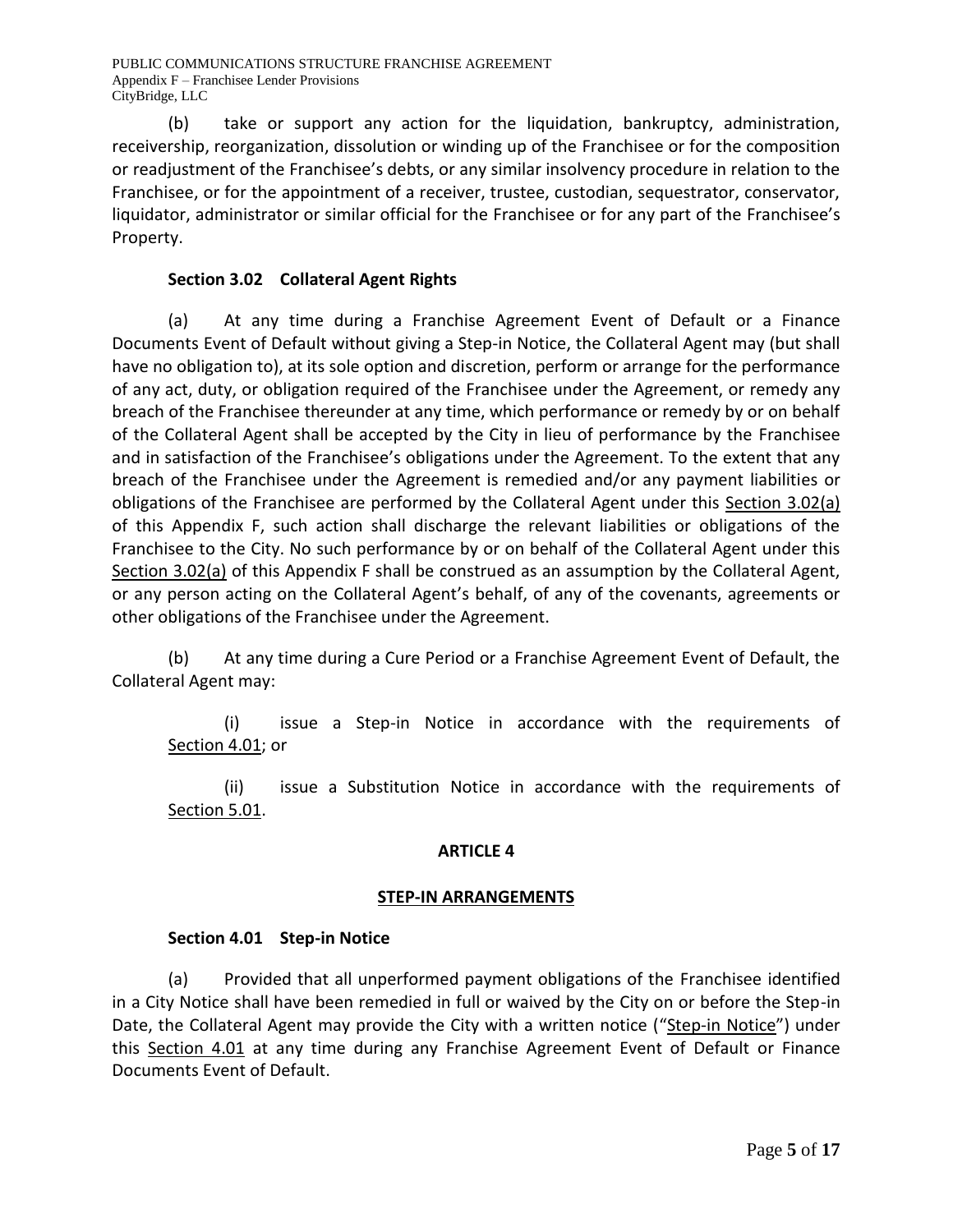(b) The Collateral Agent shall nominate, in any Step-in Notice, any one of the Collateral Agent, a Lender, any their respective Affiliates, or a third party, that is not a Prohibited Person and has been approved by DoITT (each a "Step-in Entity"), stating that the Step-in Entity is to become a joint and several obligor with the Franchisee under the Agreement in accordance with the terms of this Appendix F.

(c) The Step-in Entity named in the Step-in Notice shall be deemed to become a party to the Agreement on and from the date it executes a duly completed Step-in Entity Accession Agreement, substantially in the form attached hereto as Annex 1 (Form of Step-in Entity Accession Agreement), and submits it to the City (the "Step-in Date").

(d) The Step-in Entity will be required to employ or subcontract with Persons having the appropriate qualifications, experience and technical competence available to it that are sufficient to enable it to perform the obligations of the Franchisee under this Agreement, including 7 years' experience in the relevant field. DoITT may waive the 7-year requirement if, in its reasonable discretion, the proposed employee or subcontractor has less than 7 years' experience but is otherwise appropriately qualified.

# **Section 4.02 Rights and Obligations on Step-in**

(a) On and from the Step-in Date and during the Step-in Period, the Step-in Entity shall be:

(i) jointly and severally entitled to exercise and enjoy the rights and powers expressed to be assumed by or granted to the Franchisee under the Agreement;

(ii) entitled to exercise and enjoy the rights and powers expressed to be assumed by or granted to a Step-in Entity under this Appendix F; and

(iii) jointly and severally liable with the Franchisee for the payment of all sums due from the Franchisee under or arising out of the Agreement at the Step-in Date and for the performance of all of the Franchisee's obligations under or arising out of the Agreement on or after the Step-in Date.

(b) Without prejudice to Article 7 of this Appendix F (Reinstatement of Remedies), during the Step-in Period:

(i) the City undertakes;

(A) not to terminate or give notice terminating the Agreement for Franchisee Default or exercise any of its rights under Section 13.2.3 or Section 13.3.4 of the Agreement, unless the grounds for termination or giving notice of termination or exercise of any of its rights under Section 13.2.3 or Section 13.3.4 of the Agreement arose during the Step-in Period; and: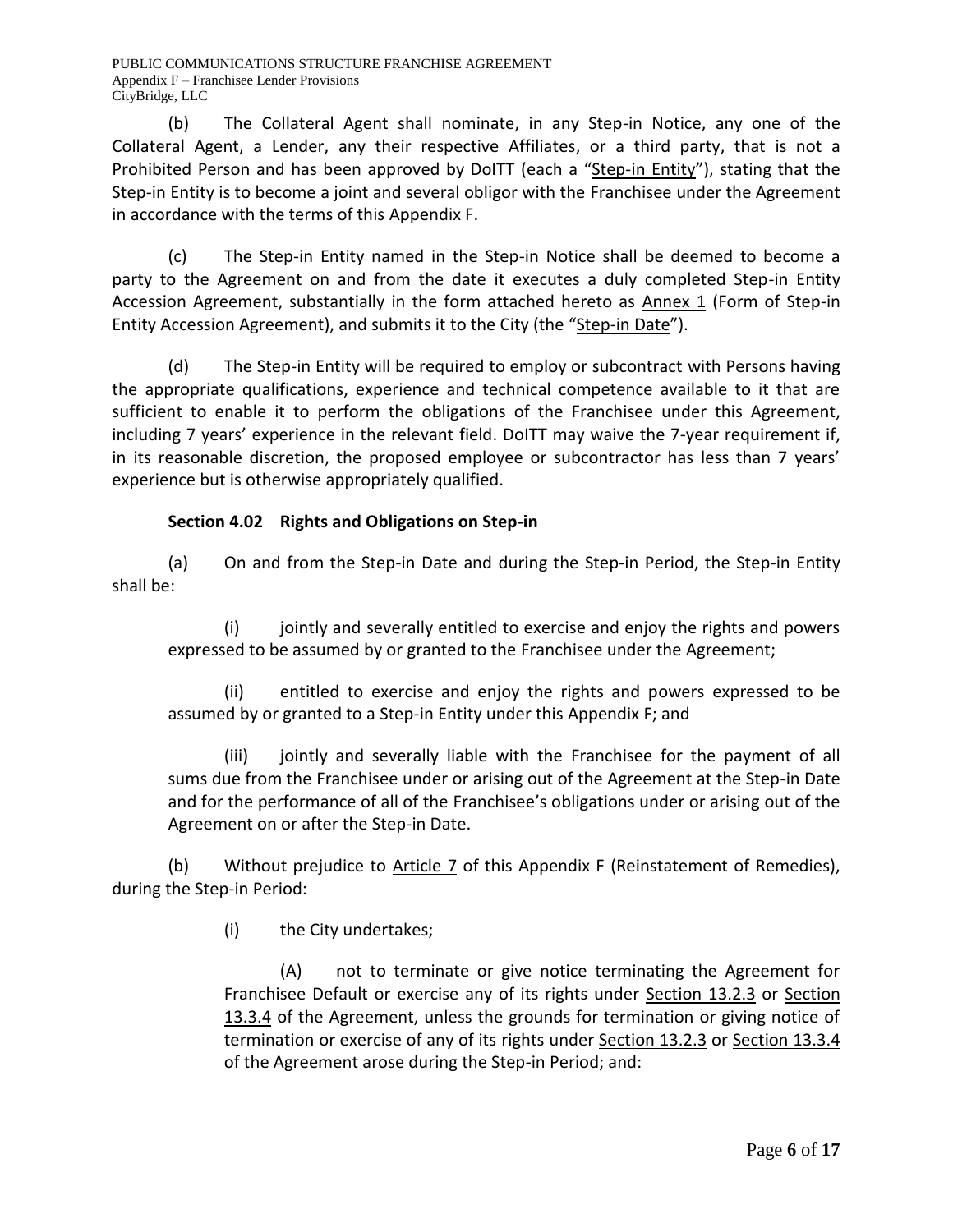(B) not to take or support any action for the liquidation, bankruptcy, administration, receivership, reorganization, dissolution or winding up of the Franchisee or for the composition or readjustment of the Franchisee's debts, or any similar insolvency procedure in relation to the Franchisee, or for the appointment of a receiver, trustee, custodian, sequestrator, conservator, liquidator, administrator or similar official for the Franchisee or for any part of the Franchisee's Property; and

(C) not to suspend its performance (including in connection with any insolvency or bankruptcy proceeding in relation to Franchisee) under the Agreement, unless the grounds for suspension of performance arose during the Step-in Period.

(ii) the City shall owe its obligations this Agreement to the Franchisee and such Step-in Entity jointly; provided, however, that:

(A) subject to Section 4.02(b)(ii)(B) of this Appendix F, the performance of such obligations by the City in favor of either such Step-in Entity or the Franchisee shall be a good and effective discharge of such obligations under the Agreement; and

(B) the Collateral Agent shall be entitled at any time by notice in writing to the City to direct (such direction being binding on the Collateral Agent, the City and the Franchisee) that, at all times thereafter while such Step-in Entity is deemed to be a party to the Agreement and subject to any further notice from the Collateral Agent, such Step-in Entity shall be solely entitled to make any decisions, to give any directions, approvals or consents, to receive any payments or otherwise to deal with the City under the Agreement.

(c) The Franchisee shall not be relieved from any of its obligations under the Agreement, whether arising before or after the Step-in Date, by reason of the Step-in Entity becoming a party to the Agreement pursuant to a Step-in Entity Accession Agreement, except to the extent provided in Section 3.02(a) and Section 6.02(a) of this Appendix F.

# **Section 4.03 Step Out**

(a) A Step-in Entity may, at any time, by giving not less than 30 Days' prior written notice ("Step-out Notice") to the City, terminate its obligations to the City under the Agreement, whereupon the Step-in Entity shall, upon the expiry of such notice, no longer be deemed to be a party to the Agreement and shall be released from all obligations under the Agreement. The obligations of the City to the Step-in Entity in such capacity under the Agreement shall also terminate upon the expiry of such notice.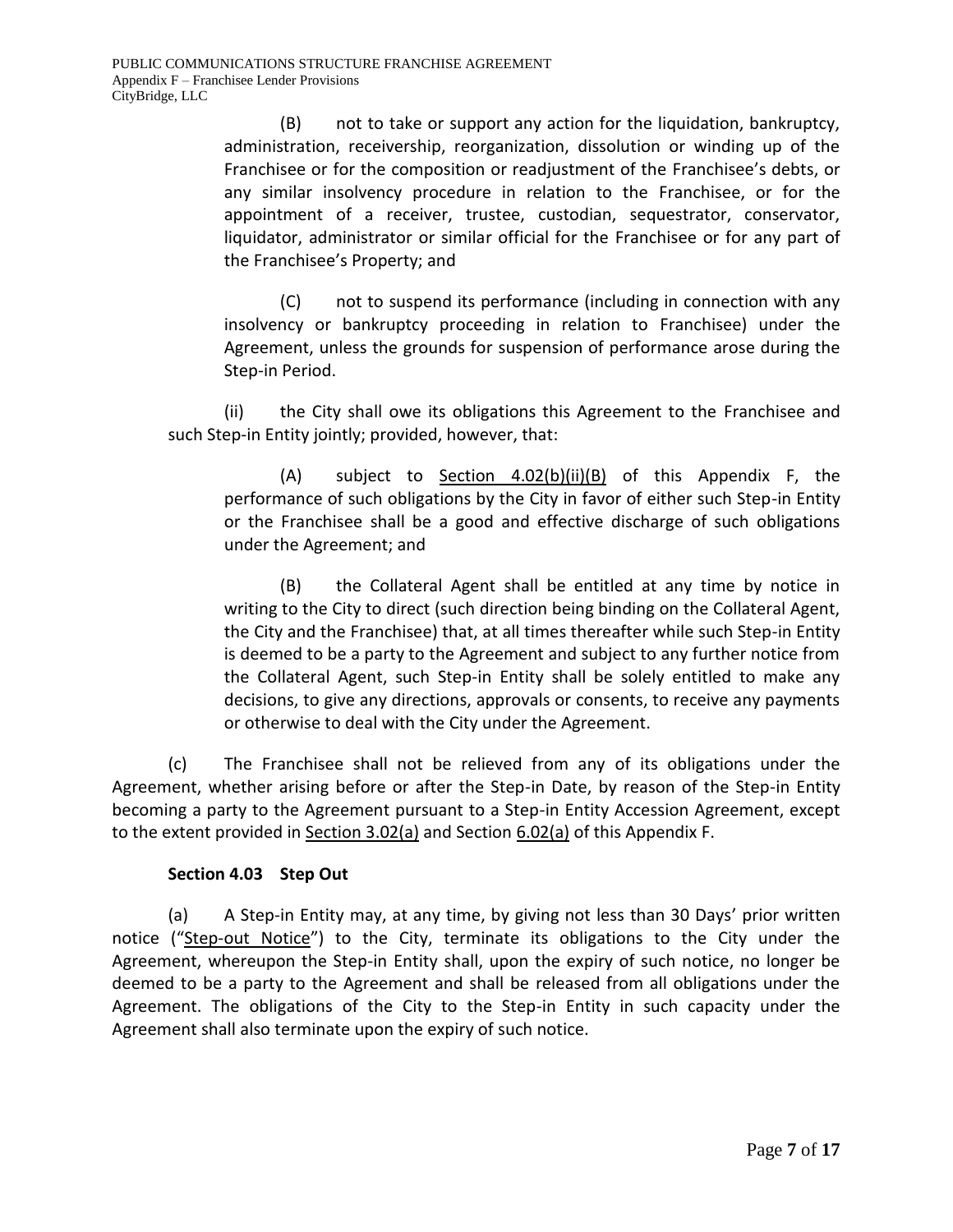(b) Nothing in this Section 4.03 of this Appendix F shall have the effect of releasing the Step-in Entity from any liability that relates to the performance or non-performance of the Agreement by the Franchisee or the Step-in Entity during the Step-in Period.

## **ARTICLE 5**

## **SUBSTITUTION PROPOSALS**

#### **Section 5.01 Notice of Proposed Substitute**

To the extent that the Collateral Agent or the Lenders at any time propose to require the Franchisee to assign its rights and obligations under the Agreement to a Person (a "Substitute") designated by the Collateral Agent or the Lenders (whether by mutual agreement or enforcement of rights under the Finance Documents), the effectiveness of such assignment shall be conditional upon:

(a) the Collateral Agent issuing a notice (a "Substitution Notice") to the City requesting the prior approval of the proposed Substitute;

(b) the City approving the identity of the proposed Substitute pursuant to Sections 5.02 or 5.03 of this Appendix F; and

(c) the proposed Substitute executing a Substitute Accession Agreement in accordance with Section 6.01.

## **Section 5.02 Grounds for Refusing Approval**

The City shall only be entitled to withhold its approval to any proposed Substitute that is the subject of a Substitution Notice if;

(a) the proposed Substitute is not a Qualified Substitute Franchisee; or

(b) subject to Section 6.04, there are outstanding breaches of the Agreement that have been previously notified by the City to the Collateral Agent and have not, to the reasonable satisfaction of the City, been remedied or waived prior to the date of the Substitution Notice; unless the City has approved (such approval not to be unreasonably withheld or delayed) a plan specifying the remedial action that the Substitute will be required to take after the Substitution Effective Date in order to remedy each such breach.

## **Section 5.03 Deemed Approval**

If the City has failed to respond to the Collateral Agent within 60 days of the date on which the Franchisee has provided to the City evidence that the proposed Substitute is a Qualified Substitute Franchisee, the approval of the City shall be deemed to have been given.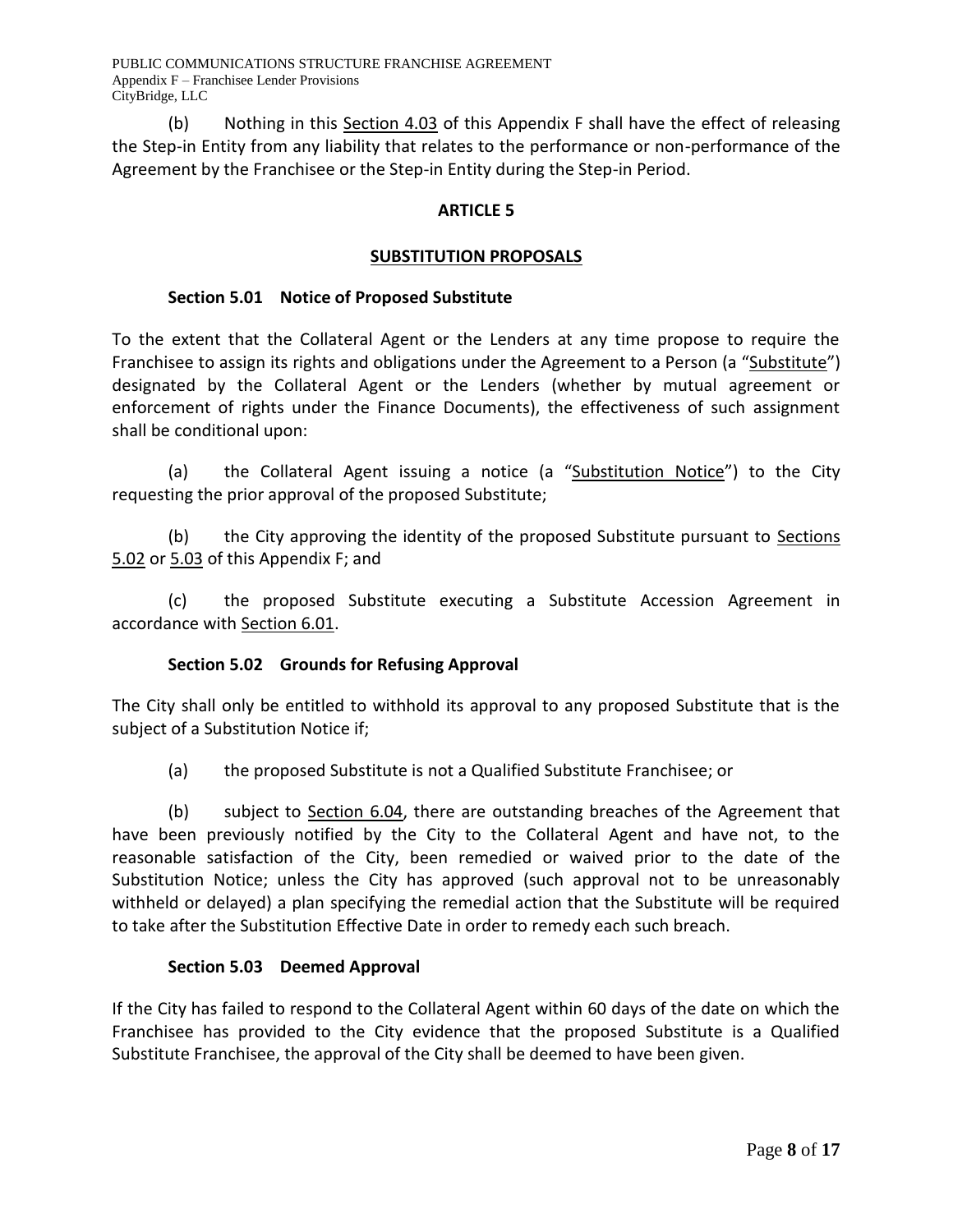#### **ARTICLE 6**

#### **SUBSTITUTION**

#### **Section 6.01 Substitution Effective Date**

If a Substitute has lawfully succeeded to the interest of the Franchisee under the Agreement and the City approves (or is deemed to have approved) the identity of the proposed Substitute pursuant to Article 5, the Substitute shall execute a duly completed Substitute Accession Agreement substantially in the form set out in Annex 2 to this Appendix F and submit it to the City (with a copy of it to the other parties to this Agreement). Such assignment shall become effective on and from the date on which the City countersigns the Substitute Accession Agreement or the date that is 10 days after the date the City receives the completed Substitute Accession Agreement if the City fails to countersign the Substitute Accession Agreement (the "Substitution Effective Date").

## **Section 6.02 Effectiveness of Substitution**

On and from the Substitution Effective Date;

(a) such Substitute shall become a party to the Agreement in place of the Franchisee who shall be immediately released from its obligations arising under, and cease to be a party to, the Agreement from that Substitution Effective Date; and

(b) such Substitute shall exercise and enjoy the rights and perform the obligations of the Franchisee under the Agreement, and

(c) the City shall owe its obligations (including, without limitation, any undischarged liability in respect of any loss or damage suffered or incurred by the Franchisee prior to the Substitution Effective Date) under the Agreement to such Substitute in place of the Franchisee and any Step-in Entity.

## **Section 6.03 Facilitation of Transfer**

The City shall use its reasonable efforts to facilitate the transfer to the Substitute of the Franchisee's obligations under the Agreement.

## **Section 6.04 Settlement of Outstanding Financial Liabilities**

(a) The Substitute shall pay to the City within 30 days after the Substitution Effective Date any amount due from the Franchisee to the City under the Agreement as of the Substitution Effective Date (as notified by the City to the Substitute reasonably in advance of such Substitution Effective Date).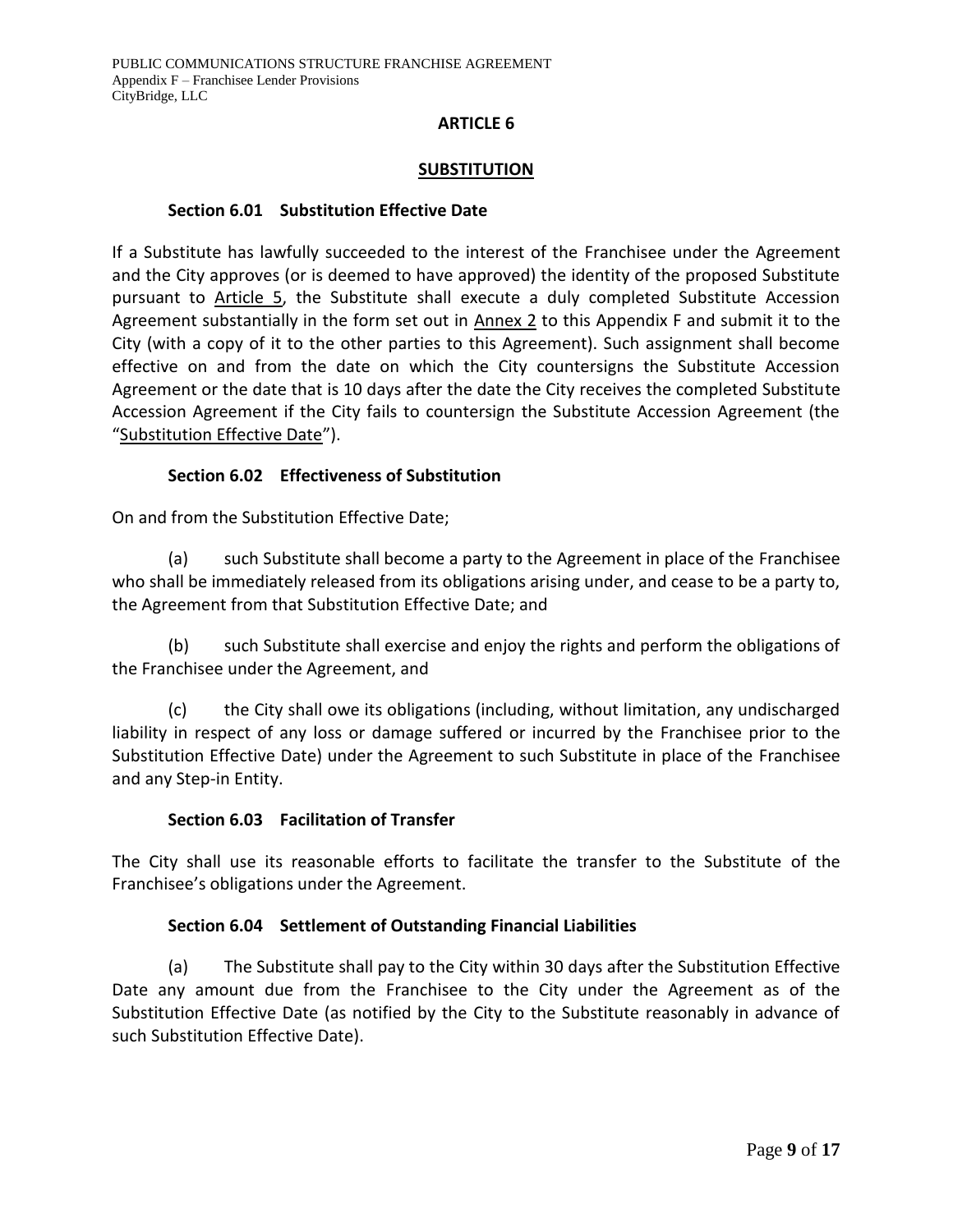(b) If the Substitute fails to satisfy its obligations pursuant to Section 6.04(a), the City shall be entitled to exercise its rights under the Agreement in respect of the amount so due and unpaid.

## **Section 6.05 Consequences of Substitution**

On and from the Substitution Effective Date:

(a) subject to Section 6.04 of this Appendix F, any right of termination or any other right suspended by virtue of Section 3.01 of this Appendix F shall be of no further effect and the City shall not be entitled to terminate the Agreement by virtue of any act, omission or circumstance that occurred prior to such Substitution Effective Date; and

(b) if any Step-in Entity is a party to or has any obligations under the Agreement and this Agreement on the Substitution Effective Date, such Step-in Entity shall cease to be a party thereto and hereto and shall be discharged from all obligations thereunder and hereunder.

## **ARTICLE 7**

## **REINSTATEMENT OF REMEDIES**

If a City Notice has been given, the grounds for that notice are continuing and have not been remedied or waived by the City and:

(a) no Step-in Entity or Substitute becomes a party to the Agreement before the Cure Period Completion Date relating thereto; or

(b) a Step-in Entity becomes a party to the Agreement, but the Step-in Period relating to such Step-in Entity ends without a Substitute becoming a party to the Agreement,

then, on and from the Cure Period Completion Date or the date such Step-in Period expires, the City shall be entitled to:

(i) act upon any and all grounds for termination available to it in relation to the Agreement in respect of Franchise Agreement Events of Default under this Agreement that have not been remedied or waived by the City;

(ii) pursue any and all claims and exercise any and all remedies against the Franchisee in accordance with the terms of the Agreement; and

(iii) if and to the extent that it is then entitled to do so under the Agreement, take or support any action of the type referred to in Section 3.01(b) of this Appendix F.

## **ARTICLE 8**

#### **IMPACT OF BANKRUPTCY OR INSOLVENCY PROCEEDINGS**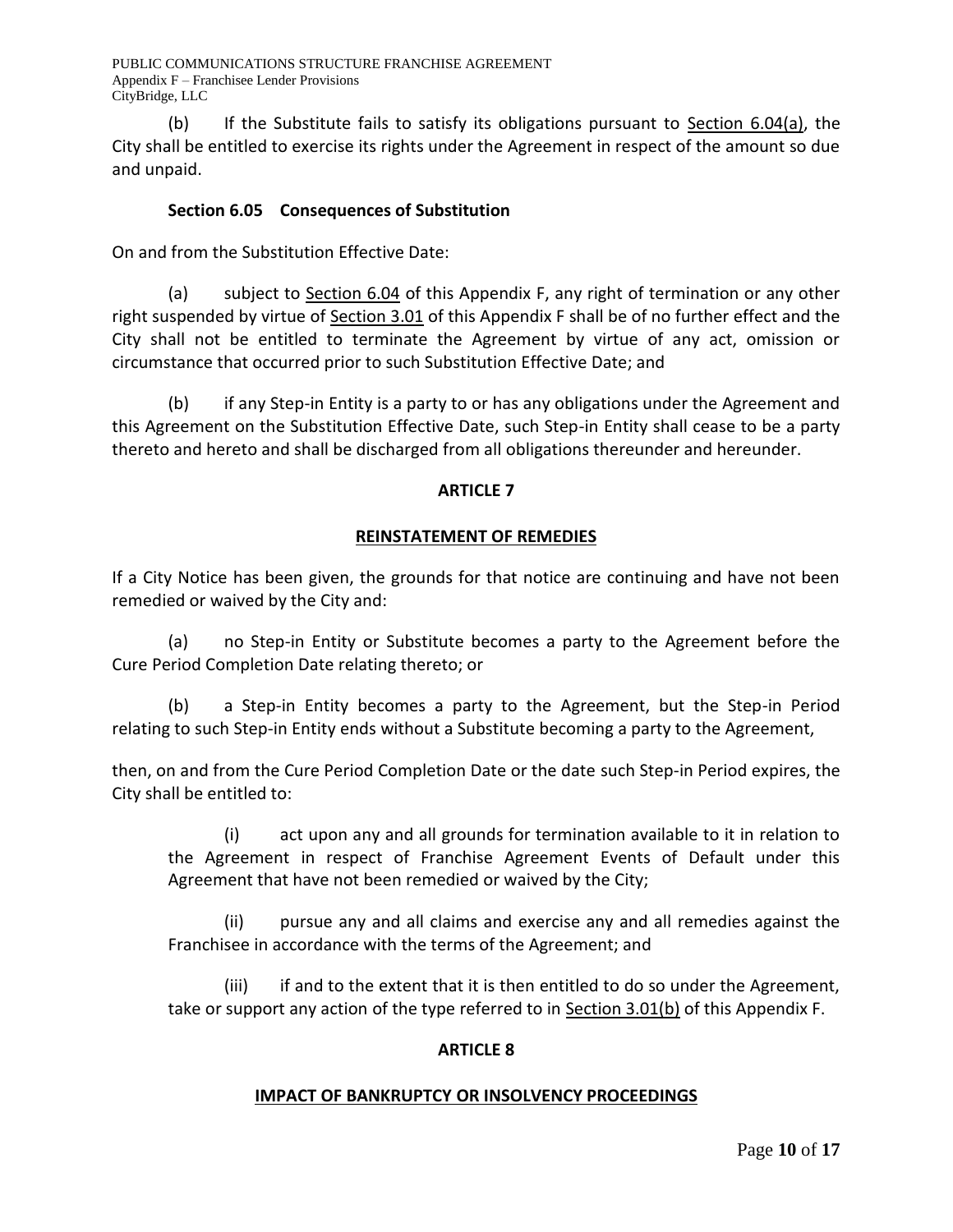## **Section 8.01 Rejection of this Agreement**

(a) If this Agreement is rejected by a trustee or debtor-in-possession in, or terminated as a result of, any bankruptcy or insolvency proceeding involving the Franchisee and, within 150 days after such rejection or termination, the Collateral Agent shall so request and shall certify in writing to the City that the Collateral Agent or the Collateral Agent's permitted designee or assignee, including a Qualified Substitute Franchisee, intends to perform the obligations of the Franchisee as and to the extent required under this Agreement, the City will execute and deliver to the Collateral Agent (or any Substitute satisfying the requirements of this Agreement if directed to do so by the Collateral Agent) a new Agreement to the extent consistent with and authorized by applicable law. The new Agreement shall to the extent consistent with and authorized by applicable law contain conditions, agreements, terms, provisions and limitations which are the same as those of the Agreement, except for any obligations that have been fulfilled by the Franchisee, any party acting on behalf of or steppingin for the Franchisee or the Collateral Agent prior to such rejection or termination. References in this Appendix F to the "Agreement" shall be deemed also to refer to any such new Agreement.

(b) The effectiveness of any new Agreement referred to in Section 8.01(a) of this Appendix F above will be conditional upon the Collateral Agent first reimbursing the City in respect of its allocable costs incurred in connection with the execution and delivery of such new Agreement.

## **Section 8.02 Extension of Cure Period Completion Date**

To the extent that the Collateral Agent is prohibited by any court order, bankruptcy or insolvency proceedings from:

(a) remedying the Franchise Agreement Event of Default that is the subject of a City Notice; or

(b) from commencing or prosecuting foreclosure proceedings,

the Cure Period Completion Date shall be extended by a period of time equal to the shorter of the period of such prohibition or 150 days.

## **ARTICLE 9**

#### **TERMINATION OF THIS APPENDIX F**

This Appendix F shall remain in effect until the earliest to occur of:

(a) the Discharge Date;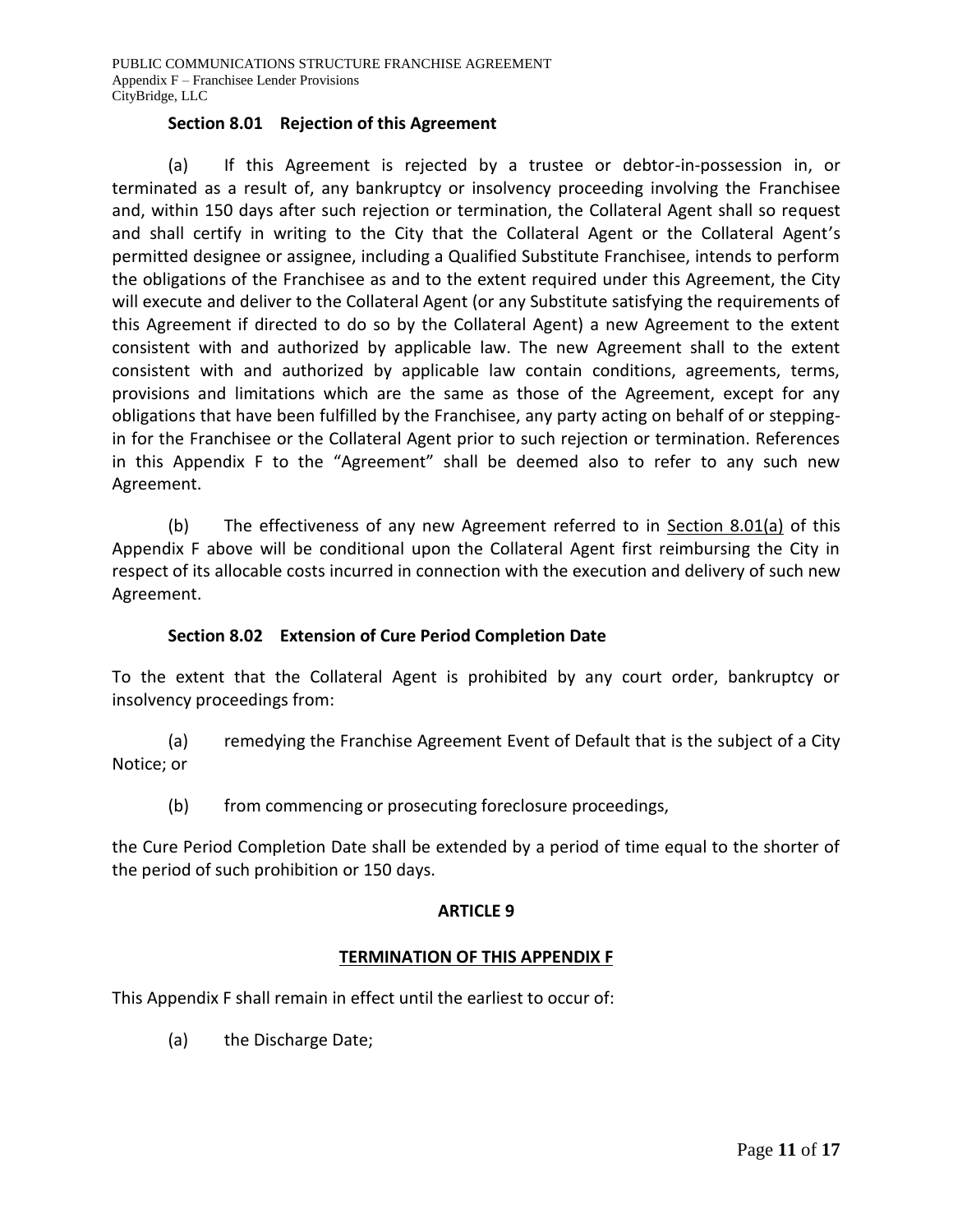(b) the time at which all of the parties' respective obligations and liabilities under the Agreement have expired or have been satisfied in accordance with the terms of the Agreement; and

(c) any assignment to a Substitute has occurred under Article 6 of this Appendix F and the City shall have entered into an equivalent direct agreement on substantially the same terms as this Agreement, save that the Franchisee has been replaced as a party by the Substitute.

## **ARTICLE 10**

## **GENERAL PROVISIONS**

## **Section 10.01 Successors and Assigns**

The Collateral Agent may assign or transfer its rights and obligations hereunder to a successor Collateral Agent in accordance with the Finance Documents.

## **Section 10.02 Notices and Communications**

(a) Whenever under the provisions of this Agreement it will be necessary or desirable for the City or the Franchisee to serve any approval, notice, request, demand, report or other communication on the Collateral Agent, the same will be in writing and will not be effective for any purpose unless and until actually received by the addressee or unless served (i) personally, (ii) by independent, reputable, overnight commercial courier, (iii) by facsimile transmission, where the transmitting party includes a cover sheet identifying the name, location and identity of the transmitting party, the phone number of the transmitting device, the date and time of transmission and the number of pages transmitted (including the cover page), where the transmitting device or receiving device records verification of receipt and the date and time of transmission receipt and the phone number of the other device, and where the facsimile transmission is immediately followed by service of the original of the subject item in another manner permitted herein or (iv) by deposit in the United States mail, postage and fees fully prepaid, registered or certified mail, with return receipt requested, addressed to the Collateral Agent in a manner designated by the Franchisee by notice given to the City in accordance with this Agreement.

(b) The Collateral Agent may, from time to time, by notice in writing served upon the City and the Franchisee in accordance with Section 15.3 of the Agreement, designate an additional and/or a different mailing address or an additional and/or a different person to whom all such notices, requests, demands, reports and communications are thereafter to be addressed. Any notice, request, demand, report or other communication served personally will be deemed delivered upon receipt, if served by mail or independent courier will be deemed delivered on the date of receipt as shown by the addressee's registry or certification receipt or on the date receipt at the appropriate address is refused, as shown on the records or manifest of the United States Postal Service or independent courier, and if served by facsimile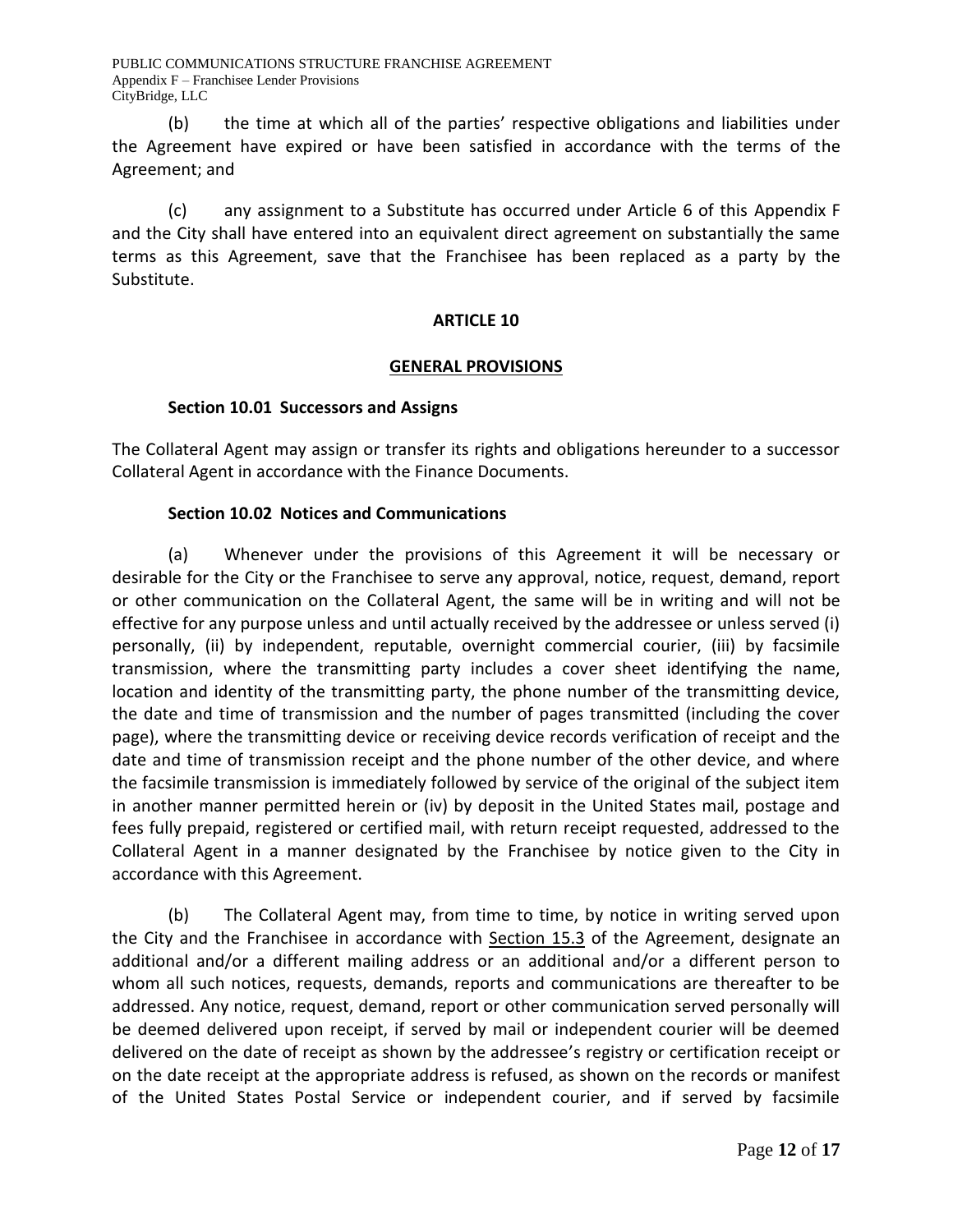transmission will be deemed delivered on the date of receipt as shown on the received facsimile (provided, that the original is thereafter delivered as aforesaid).

## **Section 10.03 Collateral Agent**

(a) Notwithstanding anything to the contrary in this Agreement, but subject to Article 4 (solely to the extent the Collateral Agent or any of its Affiliates is the Step-in Entity), Section 10.01 and Section 10.03(b) of this Appendix F, the Collateral Agent shall not have any liability to the City under this Agreement, unless the Collateral Agent expressly assumes such liability in writing.

(b) The City acknowledges and agrees that the Collateral Agent shall not be obligated or required to perform any of Franchisee's obligations under the Agreement, except during any Step-in Period (but only to the extent the Collateral Agent or any of its Affiliates is the Step-in Entity).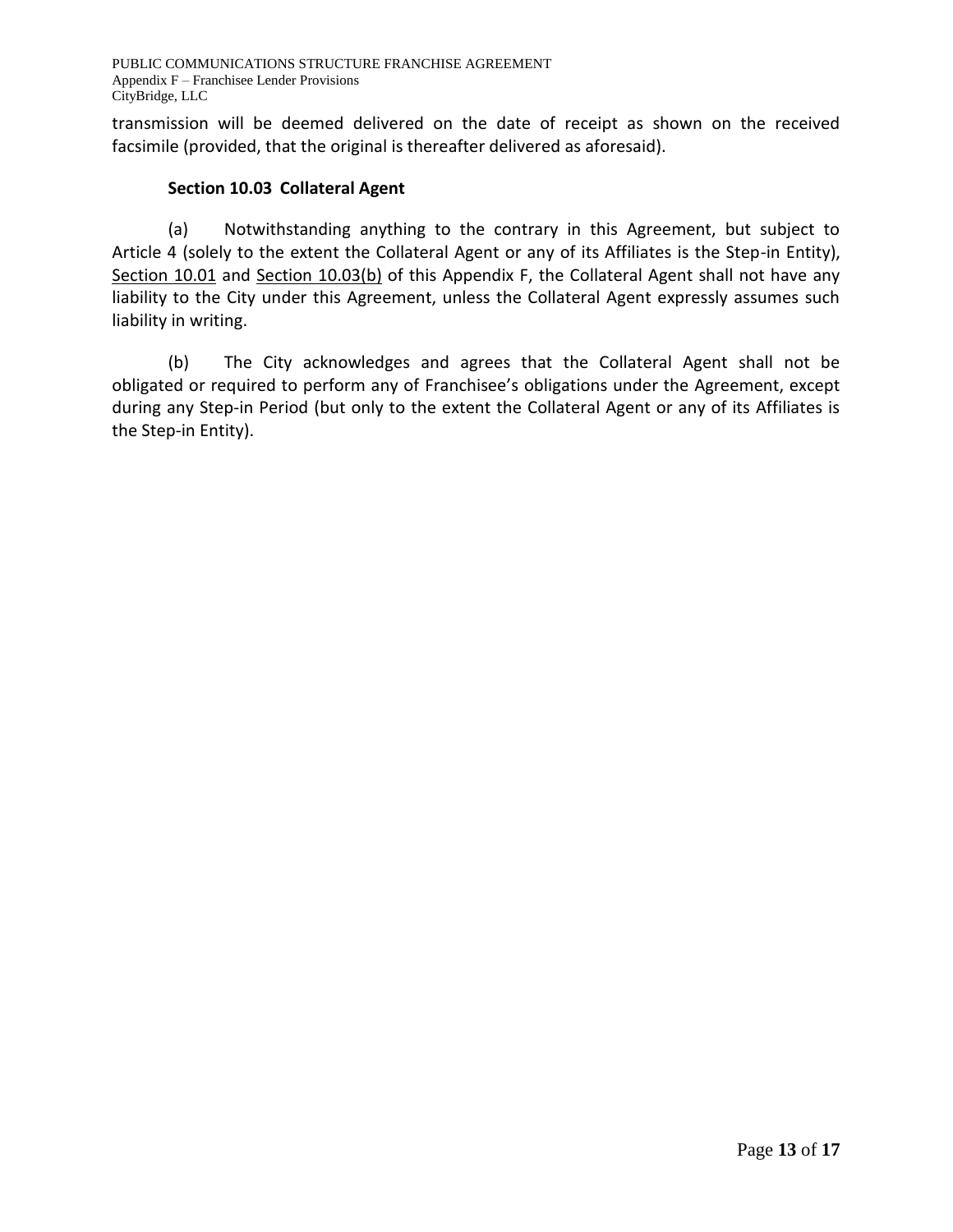#### **ANNEX 1**

#### **FORM OF STEP-IN ENTITY ACCESSION AGREEMENT**

[*Date*]

To: [City/Do ITT]

From: [Step-in Entity]

## **CITYBRIDGE, LLC**

#### **STEP-IN ENTITY ACCESSION AGREEMENT**

Ladies and Gentlemen:

Reference is made to the Franchise Agreement, dated as of  $\lceil \cdot \rceil$  (as amended, amended and restated, supplemented or otherwise modified from time to time, the "Agreement"), between the City of New York (the "City") through its Department of Information Technology and Telecommunications ("DoITT") and CityBridge, LLC (the "Franchisee") of which [ ], as Collateral Agent, is a third party beneficiary of the provisions of Appendix F of the Agreement.

Terms not otherwise defined herein shall have the same meaning given to them in Appendix F of the Agreement.

- 1. We hereby confirm that we are a Step-in Entity pursuant to Article 4 of Appendix F of the Agreement.
- 2. We acknowledge and agree that, upon and by reason of our execution of this Step-in Entity Accession Agreement, we will become a party to the Agreement jointly and severally with the Franchisee as a Step-in Entity and, accordingly, shall have the rights and powers and assume the obligations of the Franchisee under the Agreement in accordance with the terms of Appendix F of the Agreement.
- 3. Our address, fax and telephone number and address for electronic mail for the purpose of receiving notices are as follows:

[*contact details of Step-in Entity*]

4. This Step-in Entity Accession Agreement shall be governed by and construed in accordance with the laws of the State of New York, without resort to any jurisdiction's conflict of laws rules, laws or doctrines. Any claims arising out of this Step-in Entity Accession Agreement shall be submitted to the courts located in New York, New York which shall have exclusive jurisdiction regarding disputes under this Step-in Entity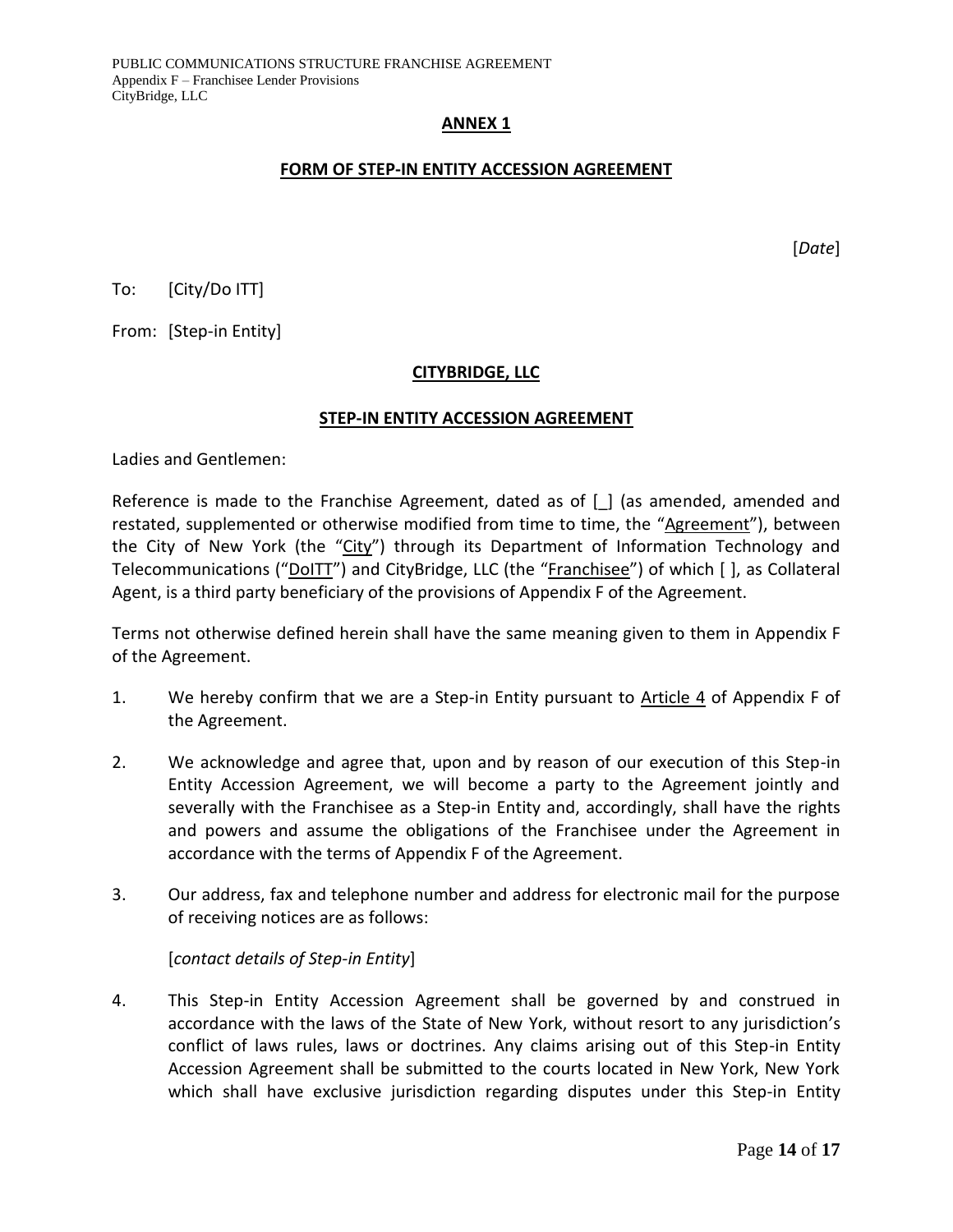Accession Agreement, In any action on or related to the terms of this Step-in Entity Accession Agreement, the parties (for themselves and their successors and assignees) hereby waive any right to trial by jury and expressly consent to trial of any such action before the court.

The terms set forth herein are hereby agreed to:

[*Step-in Entity*]

By \_\_\_\_\_\_\_\_\_\_\_\_\_\_\_\_\_\_\_\_\_\_\_\_\_

Name: Title: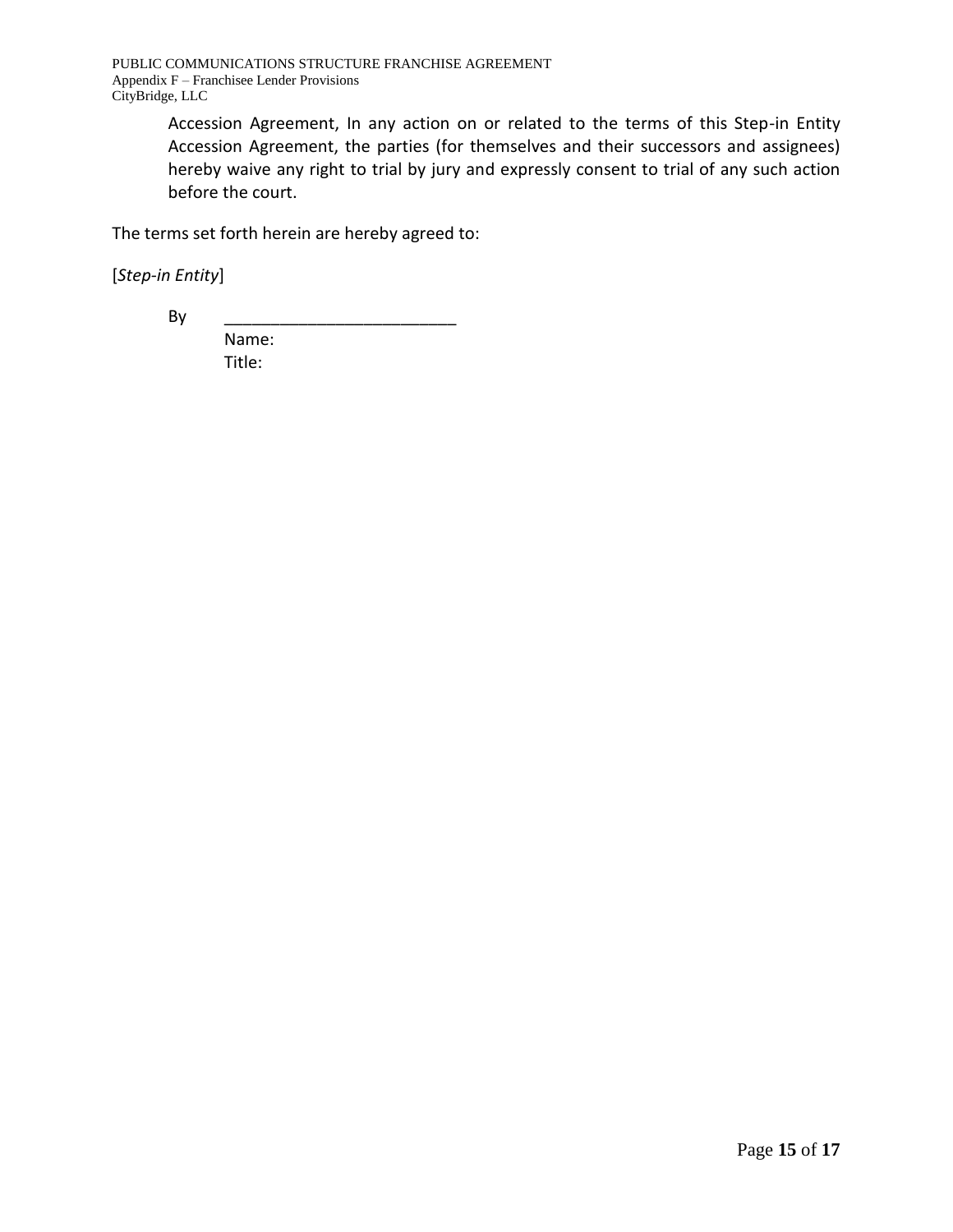#### **ANNEX 2**

#### **FORM OF SUBSTITUTE ACCESSION AGREEMENT**

[*Date*]

To: [*City/DoITT*]

From: [*Substitute*]

## **CITYBRIDGE, LLC**

#### **SUBSTITUTE ACCESSION AGREEMENT**

Ladies and Gentlemen:

Reference is made to the Agreement, dated as of [ ] (as amended, amended and restated, supplemented or otherwise modified from time to time, the "Agreement"), between the City of New York (the "City") through its Department of Information Technology and Telecommunications ("DoITT") and CityBridge, LLC (the "Franchisee") of which [], as Collateral Agent, is a third party beneficiary of the provisions of Appendix F of the Agreement.

Terms defined not otherwise defined herein shall have the same meaning given to them in the Direct Agreement.

- 1. We hereby confirm that we are a Substitute pursuant to Article 6 of Appendix F of the Agreement.
- 2. We acknowledge and agree that, upon and by reason of our execution of this Substitute Accession Agreement, we will become a party to the Agreement as a Substitute and, accordingly, shall have the rights and powers and assume the obligations of the Franchisee under the Agreement in accordance with the terms of Appendix F of the Agreement.
- 3. Our address, fax and telephone number and address for electronic mail for the purpose of receiving notices are as follows:

## [*contact details of Substitute*]

4. This Substitute Accession Agreement shall be governed by and construed in accordance with the laws of the State of New York, without resort to any jurisdiction's conflict of laws rules, laws or doctrines. Any claims arising out of this Substitute Accession Agreement shall be submitted to the courts located in New York, New York which shall have exclusive jurisdiction regarding disputes under this Substitute Accession